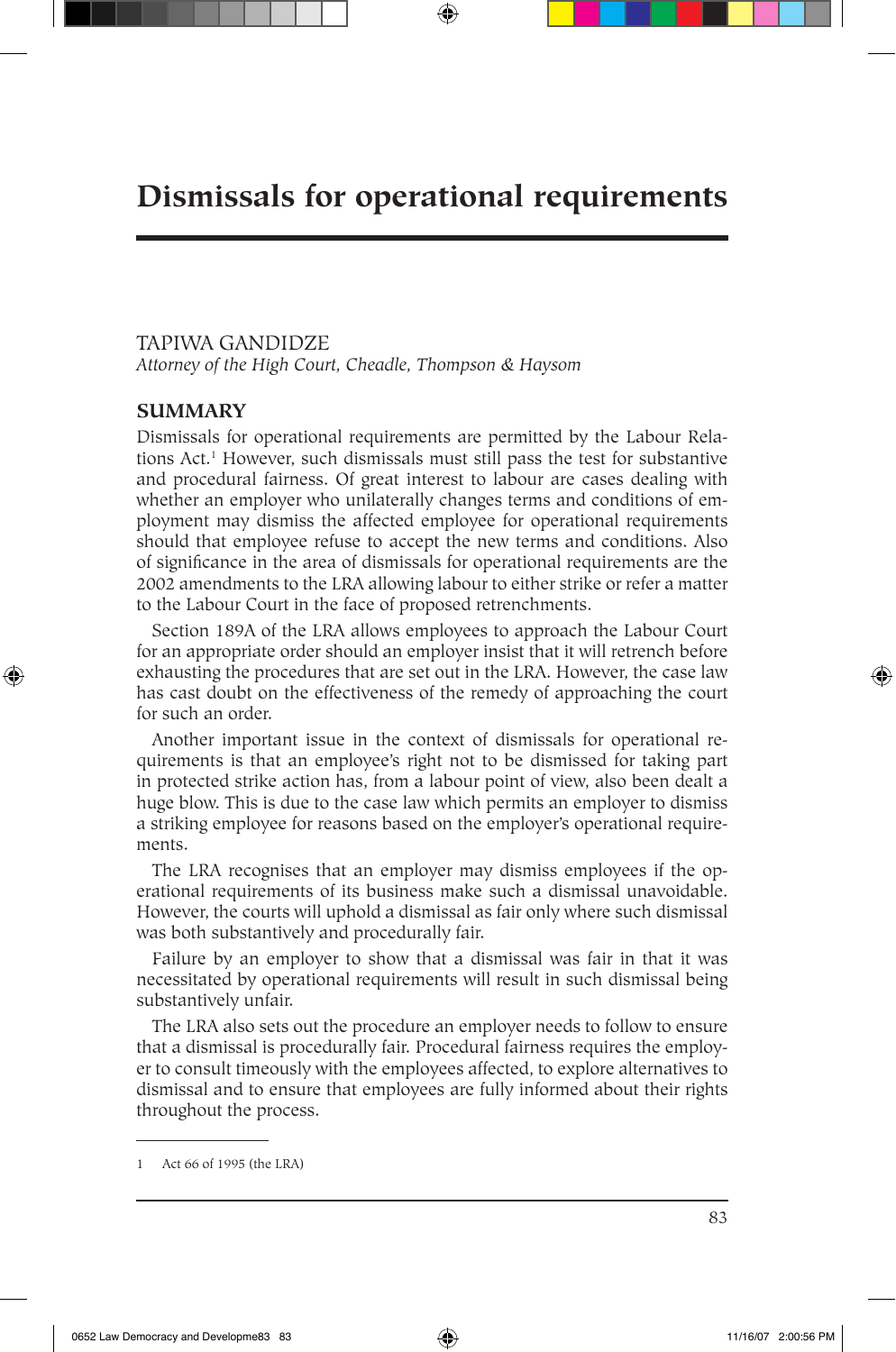The LRA also prohibits industrial action over disputes relating to dismissals for operational reasons. The dismissal of an employee because of participation in a protected strike will be automatically unfair.

In terms of the LRA, an employer may unilaterally change an employee's terms of employment and then dismiss such employee for failing to agree to the new terms.

### **1 INTRODUCTION**

Section 188 of the LRA recognises retrenchments or dismissals for operational requirements as an acceptable form of dismissal. Section 213 of the LRA defines operational requirements as requirements based on the economic, technological, structural or similar needs of the employer. A dismissal for any of the above-mentioned reasons only becomes unfair if the employer fails to prove that the reason for dismissal is a fair reason based on the employer's operational requirements. Failure by the employer to prove that the reason for dismissal is a fair reason based on the employer's operational requirements will result in the dismissal failing the substantive test.

Dismissals for operational requirements must also be procedurally fair. Section 188(1)(b) of the LRA requires that such dismissals must be effected in accordance with a fair procedure. A fair procedure is set out in section 189 of the LRA.

# **2 CODE OF GOOD PRACTICE ON DISMISSALS: OPERATIONAL REQUIREMENTS**

Section 188(2) of the LRA states that:

'any person considering whether or not the reason for dismissal is a fair reason, or whether or not the dismissal was effected in accordance with a fair procedure must take into account any relevant code of good practice issued in terms of this Act'*.* 

Section 203(3) states:

⊕

Any person interpreting or applying this Act must take into account any relevant code of good practice*.*

While the word 'must' appears to have a binding effect, section 203(4) goes on to state that the Code of Good Practice may provide that a code must be taken into account in applying or interpreting any employment law. The Code of Good Practice on operational requirements does not state that it must be taken into account. The Labour Court, in the case of *Moropane v Gilbeys*  Distillers & Vintners (Pty) Ltd & Another<sup>2</sup> stated that codes provide guidelines but do not give rise to rights. But, said the court, although a code is not law in itself, 'a person ignores it at his own peril'.

<sup>2 [1997] 10</sup> BLLR 1320 (LC) at 1325 H–I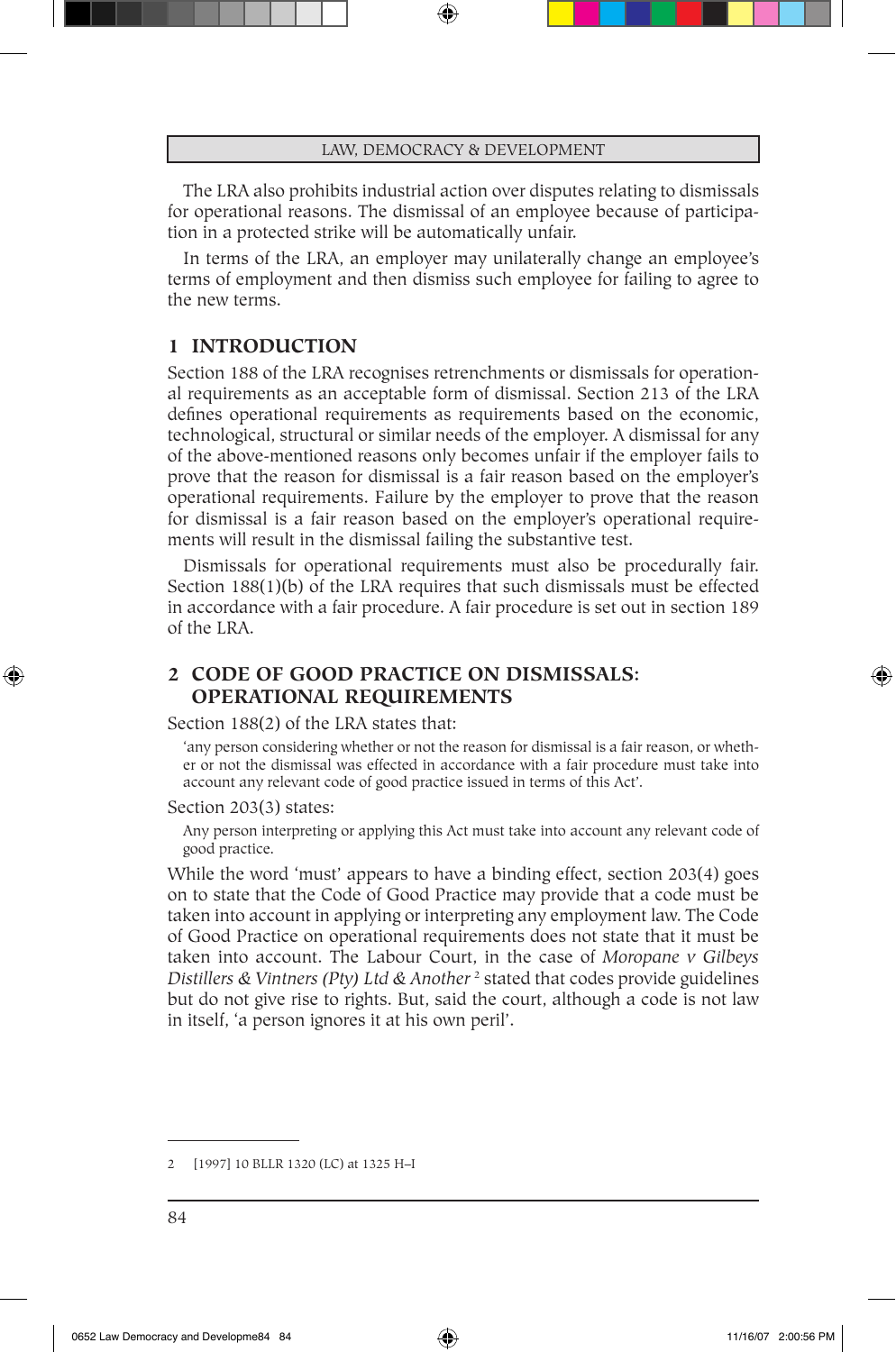# **3 PROCEDURAL FAIRNESS**

# **3.1 Who must be consulted?**

The primary duty imposed by section 189 is that of consultation.<sup>3</sup> An employer who contemplates dismissing one or more employees for operational requirements must consult with the person referred to in a collective agreement or if there is no such collective agreement, a workplace forum and if there is no such forum, a registered trade union and if there is no trade union, the employee likely to be affected by the dismissal or their representative.

In cases where the collective agreement provides that a majority union will be consulted, a minority union cannot insist on being consulted unless it is evident that to do so would result in unfairness. The collective agreement must expressly designate the trade union to be consulted, failing which all trade unions can insist on being consulted. In *Baloyi v M & P Manufacturing*<sup>4</sup> , the court found that an employer is not required to consult an individual employee, where a trade union is in existence, even where the selection criteria include the employee's personal attributes. The court held that to allow parallel consultations 'would undermine the very purpose of the section'. It has been suggested by some academics that when the union is unable to perform adequately or fairly, then the employer must consult with the employees themselves.

# **3.2 When to consult**

⊕

Section 189 provides that consultation must be held when the employer contemplates dismissals. In *Atlantis Diesel Engines (Pty) Ltd v NUMSA*<sup>5</sup> *,* Conradie JA held as follows:

- 42 Before the debate with employees is opened, a provisional decision … must have been taken …
- 43 … consultation is required once the possible need for retrenchment is identified …
- 44 … news of impending lay-offs is profoundly disturbing to employees … A prudent manager will not put out such news unless he or she is sure that … the proposed dismissals are operationally justifiable*.*
- 45 But from an industrial relations point of view, he dare not be certain before he invites consultation … an employer must remain sufficiently flexible to conduct meaningful discussions with his employees … if he fails to do this … he leaves himself small opportunity of arguing before a court that his mind had not been made up.

The purpose of the consultation is therefore to determine by way of consensus whether there is any practical and viable basis for changing the in-principle decision to dismiss.

# **3.3 What must be consulted on?**

The LRA requires the parties to engage in a meaningful joint consensus-seeking process and to attempt to reach consensus on:

(a) appropriate measures:

<sup>3</sup> Le Roux P 'Development in individual labour law' *Current Labour Law* (1995) at 17

<sup>4 [2001] 4</sup> BLLR 389 (LAC)

<sup>5 [1995] 1</sup> BLLR 1 (A)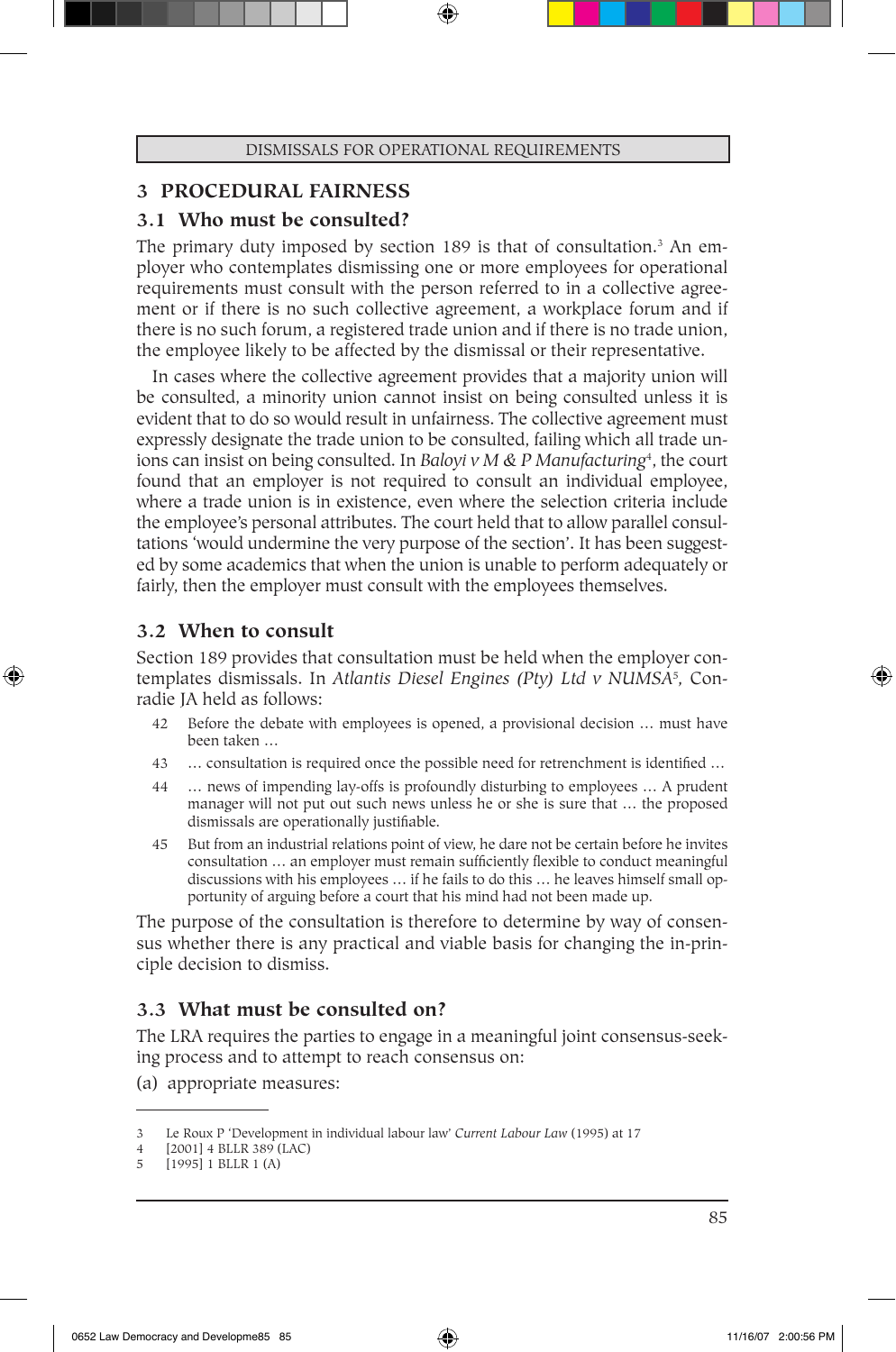- (i) to avoid the dismissals,
- (ii) to minimise the number of dismissals,
- (iii) to change the timing of the dismissals, and
- (iv) to mitigate the adverse effects of the dismissals;
- (b) the method for selecting the employees to be dismissed; and
- (c) the severance pay for dismissed employees.

## **3.4 Disclosure of information**

Section 189(3) of LRA gives the minimum information that the employer must disclose in writing to the consulting party, who is invited to consult over possible retrenchments. The list should include, but is not limited to:

- the reasons for the proposed dismissals;
- alternatives that the employer has considered before proposing the dismissals and the reasons for rejecting each of those alternatives;
- the number of employees likely to be affected and the job categories in which they are employed;
- the proposed method for selecting which employees to dismiss;
- the time when, or the period during which, the dismissals are likely to take effect;
- the severance pay proposed;
- any assistance that the employer proposes to offer to the employees likely to be dismissed;
- the possibility of the future re-employment of the dismissed employees;
- the number of employees employed by the employer; and
- the number of employees that the employer has dismissed for reasons based on its operational requirements in the preceding 12 months.

Disclosure plays an integral part in alerting the trade union or employees as to whether or not all alternatives to retrenchment have been considered.<sup>6</sup> This is important because employees share in the responsibility to consult. Trade union officials and employees too must make creative proposals. They must raise alternatives to dismissal not thought of by the employer. Employees cannot later complain that the employer was unfair in not considering, for example, bumping, if they themselves did not raise this possibility in the consensus seeking stage. This has been recognised in *SACCAWU & Others v*  Gallo Africa<sup>7</sup> where it was held that pre-retrenchment consultation is a twoway process and if an employee withdraws from those consultations, it will not be unfair for the employer to finalise the retrenchment process alone.<sup>8</sup>

⊕

<sup>6</sup> Rycroft A 'Pre-Retrenchment disclosure? Well, maybe not … *Robinson & Others v Pricewaterhouse-Coopers* (2006) 27 *ILJ* 836 (LC) *Chester Wholesale Meats (Pty) Ltd v NIWUSA* (2006) 27 *ILJ* 915 (LAC)' (2006) 27 *ILJ* 2014 at 2018. 7 (2005) 26 ILJ 2397 (LV)

<sup>8</sup> See (fn 6 above).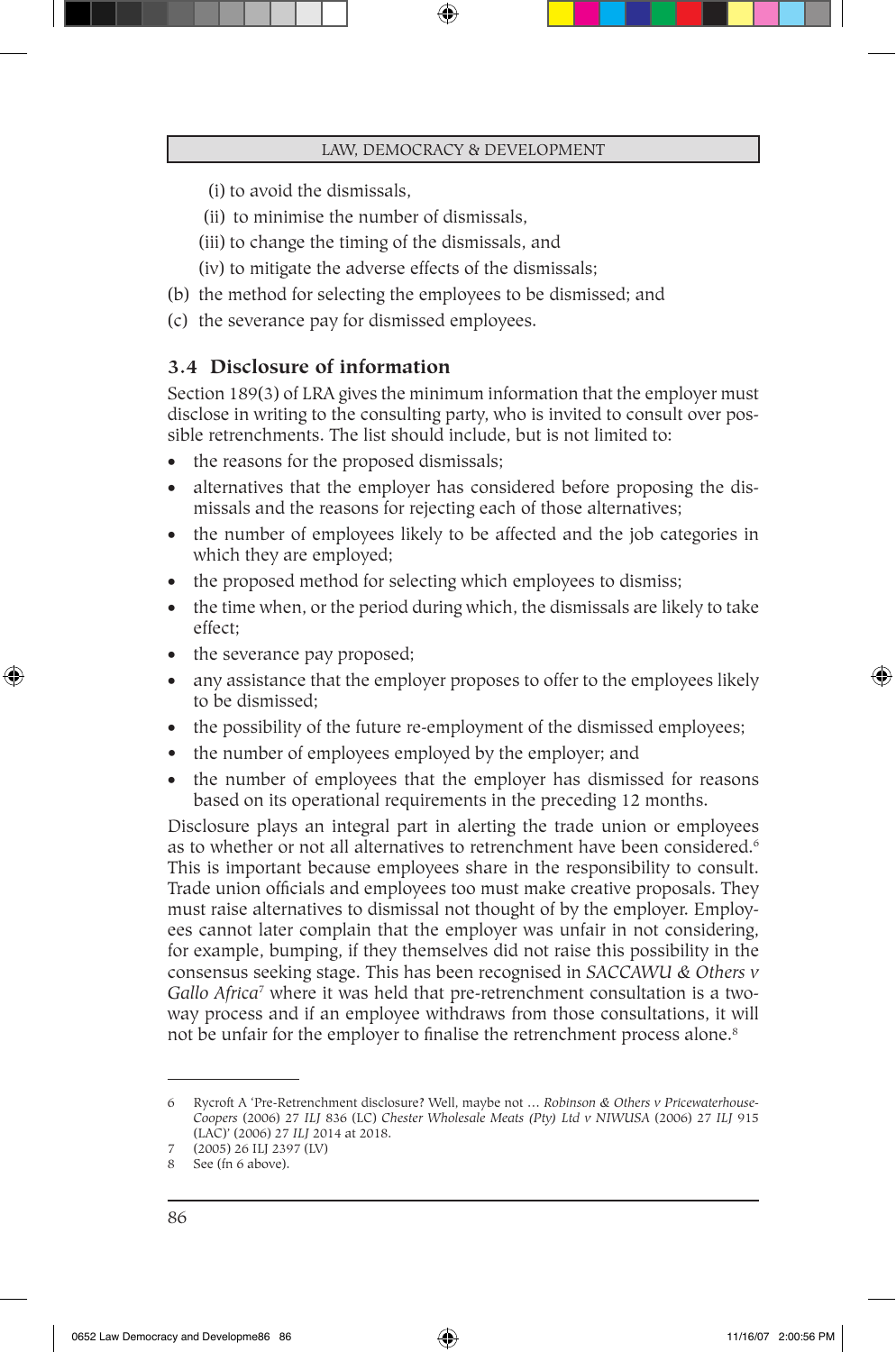Information should be disclosed a reasonable time before consultation to enable the other party to consider it and meaningfully take part in the consultation. A useful case, in this regard, is that of *Robbertze v Marsh (SA) (Pty)*  Ltd <sup>9</sup> which deals with many aspects of disclosure of information, confidentiality, possible harm to parties, relevance of the information and the possible impact of a refusal to disclose on the dismissal.

# **3.5 Meaningful consultation**

The employer is obliged to consider and respond to the representations made by the consulting party and to give reasons for disagreeing with the representations.

The consultation process is meant to be a rational process.<sup>10</sup> As sections 189(5) and 189 (6) put it, the employer must allow the other consulting party an opportunity during consultation to make representations about any matter on which they are consulting. The employer must consider and respond to the representations made by the other consulting party and, if the employer does not agree with them, the employer must state the reasons for disagreeing.

The LRA also requires that an employer should in all good faith keep an open mind throughout and seriously consider proposals put forward.11 In *Strauss & Another v Plessey (Pty) Ltd*12 it was held that it is procedurally unfair of an employer to approach pre-retrenchment consultation in a mechanical 'checklist' manner that allows for consultation in the literal sense but ignores the qualitative assessment of the consultation that a court is required to make. Even if the employer believes that further consultation will be fruitless, a fair procedure must be followed.13 The employer must select employees to be dismissed according to agreed selection criteria and if no criteria have been agreed on, according to criteria that are fair and objective. Generally, LIFO (last in, first out) is recognised as a fair criterion for selection. However, there is nothing preventing the parties from agreeing to FIFO (first in, first out).14 Other factors to consider include skills and qualifications, competence and merit, technical knowledge or experience, conduct and service record. Whereas 'willingness to co-operate' and 'personal relationships' have been held to be subjective<sup>15</sup>, 'attitude' and 'personality' are accepted as relevant in determining an employee's suitability for alternative positions.<sup>16</sup>

# **3.6 Time limits for consultations**

Although section 189 does not stipulate the time periods for consultation, it has been established through case law that the process 'must be of sufficient

⊕

15 *Singh & Others v Mondi Paper* [2000] 4 BLLR 446 (LC).

<sup>9 (2002) 23</sup> *ILJ* 1448 (LC).

<sup>10</sup> See (fn 6 above).

<sup>11</sup> *Ibid*.

<sup>12 (2002) 23</sup> *ILJ* 175 (LC)

<sup>13</sup> See *De Bruin v Sunnyside Locksmith Suppliers (Pty) Ltd* (1999) 20 ILJ 1753 (LC).

<sup>14</sup> *NEHAWU & Others v The Agricultural Research Council & Others* [2000] 9 BLLR 1081 (LC).

<sup>16</sup> *SACCAWU & Others v Game Discount World* [1994] 7 BLLR 108 (IC).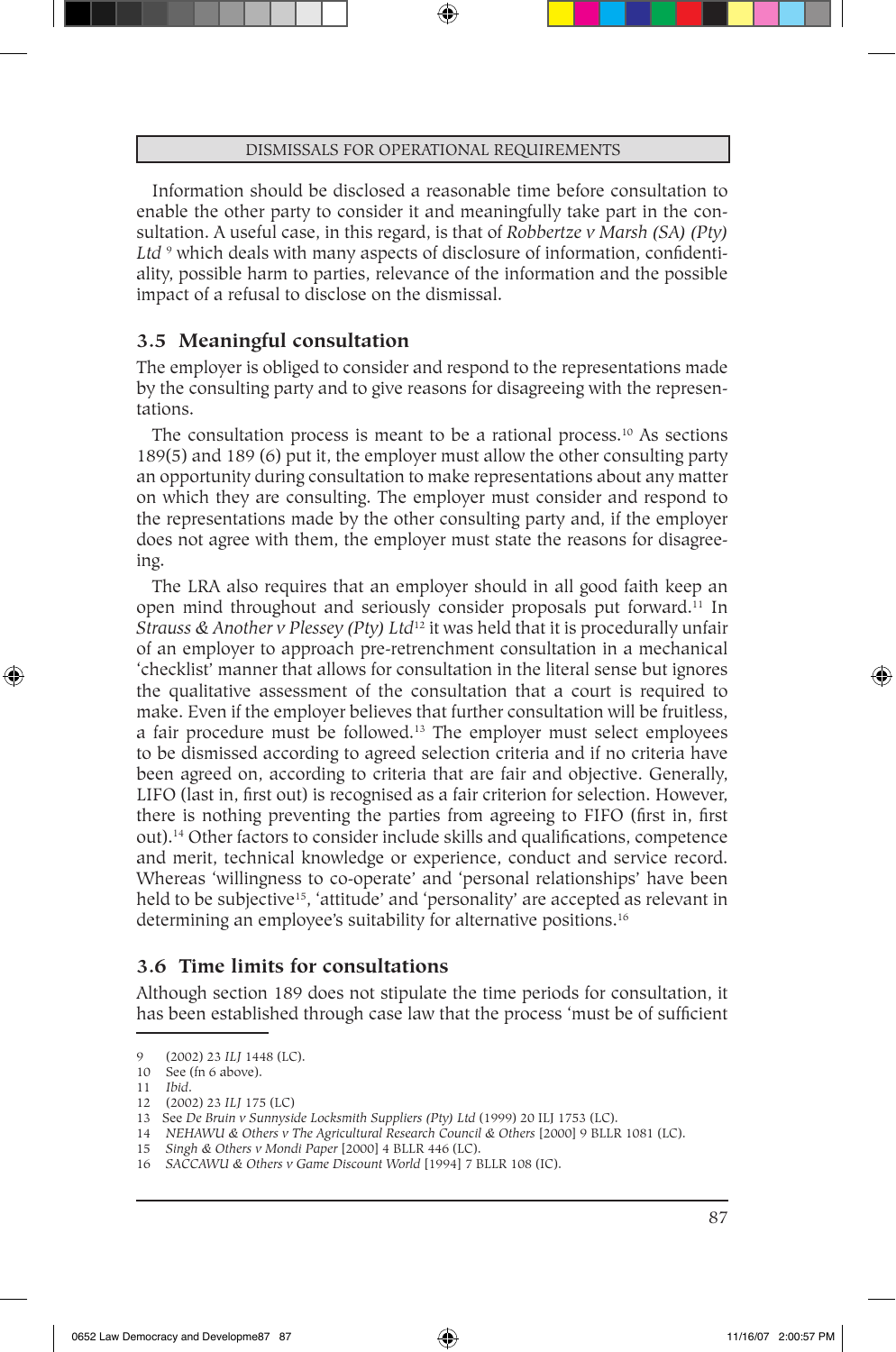duration to enable the parties to each put their respective proposals on the table, to consider them and to enter into a joint process to try and reach consensus'.17

A consultation that lasted between five and ten minutes with forty people involved was held to be insufficient.<sup>18</sup> In another case it was held that consultations held in June 1996 could not be relied on to justify retrenchments in January 1997.19

There is nothing preventing a party who needs to be consulted from waiving the right to be consulted. The waiver must, however, be voluntary, unequivocal and with full knowledge of the terms and implications. An agreement stating that acceptance of severance pay is in full and final settlement of the dispute does not prevent the employees from challenging the dismissal.

# **4 NATURE OF SECTION 189 DUTIES**

The duties created by section 189 are reciprocal in nature. As I pointed out above, if one party withholds his co-operation by refusing to take part or delaying the process, this will absolve the other from consulting. The employer must, however, ensure that both his procedure and decision are fair. Non-compliance with the provisions of section 189 will only be permissible in exceptional circumstances, such as where one party does not co-operate or where the employees concerned occupied senior managerial positions and were therefore privy to all the discussions.

# **5 FIXED-TERM CONTRACTS AND OPERATIONAL REQUIREMENTS**

An employer, who terminates an employee's fixed-term contract before its expiry, runs the risk of the dismissal being challenged as a repudiation which constitutes an unfair dismissal.<sup>20</sup> A question that might sometimes arise is whether the provisions of section 189 of the LRA are applicable to temporary employment services.

Temporary contracts of employment between a temporary employment service (TES) and an employee often contain the following clause:

'The employment relationship shall terminate if the client, for any reason whatsoever advises the employer or the employee that it no longer wishes to make use of the employee's services'.

It has been suggested that the clause is unobjectionable and valid. Properly construed, the clause provides that the contract of employment terminates automatically when 'the client informs the TES that the employee's services are no longer required. This would not constitute a dismissal as defined in the Labour Relations Act (LRA)', goes the argument. $21$ 

⊕

<sup>17</sup> *Johnson & Johnson Pty Ltd v CWIU* [1998] 12 BLLR 1105 (LC)

<sup>18</sup> *Dhlamini & Others v Faraday Wholesale Meat Supply* [1999] 11 BLLR 1225 (LC)

<sup>19</sup> *NUMSA & Others v Precious Metal Chains Pty Ltd* [1997] 8 BLLR 1068 (LC)

<sup>20</sup> *Buthelezi v Municipal Demarcation Board* (2004) 25 *ILJ* 2317 (LAC)

<sup>21</sup> See Hutchinson W and Le Roux P 'Temporary employment services and the LRA: Labour brokers, their clients and the dismissal of employees' (2000) 9(6) *Contemporary Labour Law* at 56.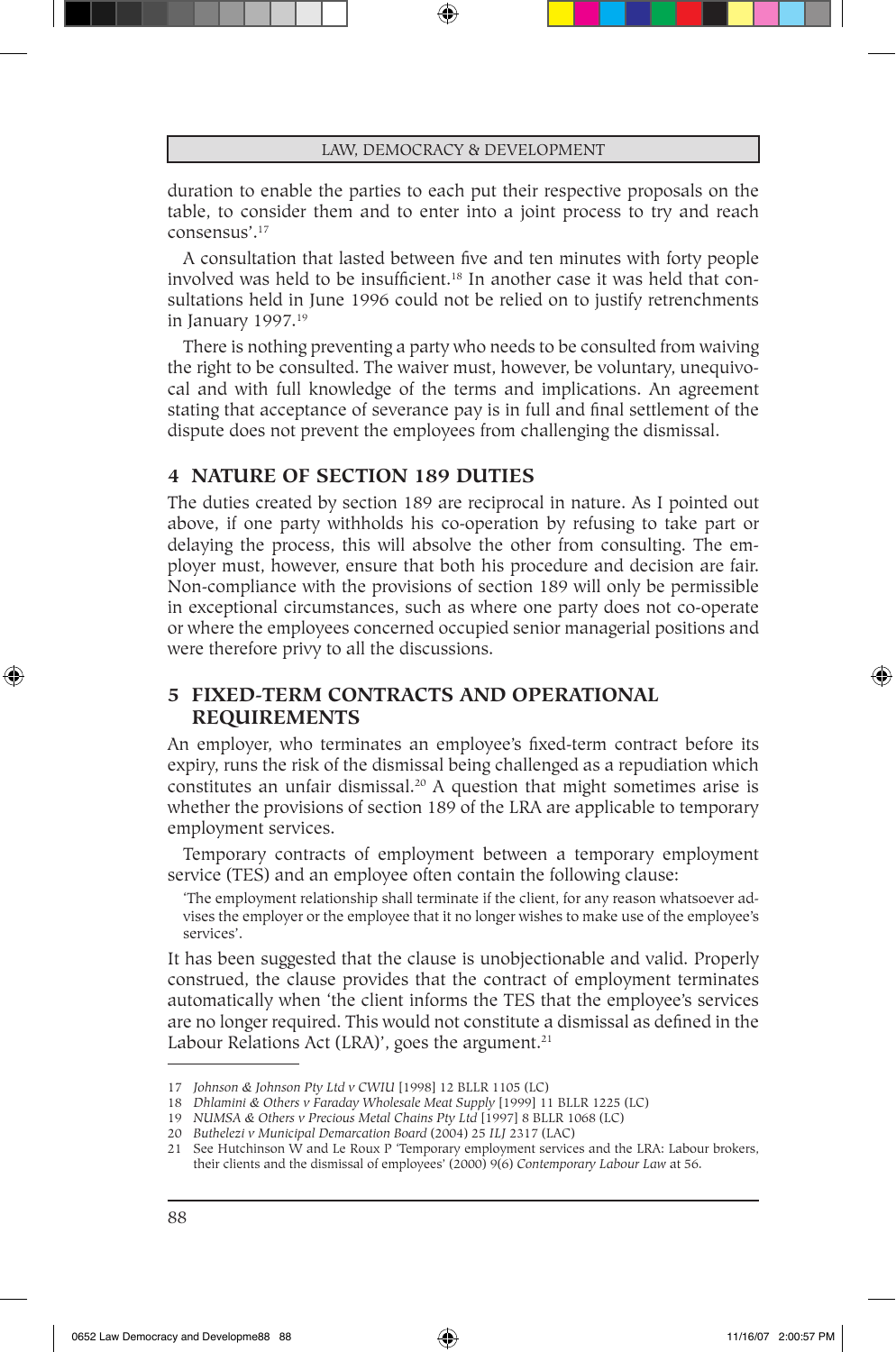In the case of *April v Workforce Group Holdings (Pty) Ltd t/a The Workforce Group*<sup>22</sup> the commissioner had occasion to consider the legal effect of the same clause in a contract of employment between a TES and an employee engaged in a temporary assignment.

The commissioner observed that the clause, 'definitely leaves one with a sense of uneasiness. At the very least it seems unfair. It also appears to be an attempt to exploit loopholes and grey areas in the LRA'.23 Nevertheless, the commissioner went on to hold that he was not empowered in terms of the LRA to declare clauses in a contract of employment invalid. This task had been entrusted to the Labour Court acting in terms of section 77(3) of the Basic Conditions of Employment Act 75 of 1997.

### **6 SEVERANCE PAY**

In terms of section 41(2) of the Basic Conditions of Employment Act, an employer must pay an employee who is dismissed for reasons based on the employer's operational requirements, severance pay equal to at least one week's remuneration for each completed year of continuous service with that employer.<sup>24</sup> The employee is not entitled to severance pay if she unreasonably refuses an offer of alternative employment with the same or another employer, or if the employee accepts an offer of alternative employment.<sup>25</sup>

### **7 SECTION 189A PROCEDURES**

### **7.1 Right to strike**

⊕

Section 189 deals with dismissals for operational requirements by employers employing more than 50 employees.

Section  $65(1)(c)$  read with section  $191(5)(b)(ii)$  of the LRA prohibits industrial action over disputes arising out of dismissals for operational requirements.

#### Section 65(1)(c) reads:

1. No person may take part in a strike or a lockout or in any conduct in contemplation or furtherance of a strike or a lockout if:

 $(a)$ 

- (b) …
- (c) the issue in dispute is one that a party has the right to refer to arbitration or to the Labour Court in terms of this Act;

#### Section  $191(5)(b)(ii)$  states that:

an employee may refer the dispute to the Labour Court for adjudication if the employee has alleged that the reason for dismissal is based on the employer's operational requirements.

<sup>22</sup> (2005) 26ILJ 2224 (CCMA).

<sup>23</sup> See para 30.

<sup>24</sup> Grogan J 'Golden handshake: When severance pay is due.' (2006) October *Employment Law*

<sup>25</sup> *Irvin & Johnson Ltd v CCMA & Others* [2006] 7 *BLLR* 613 (LAC)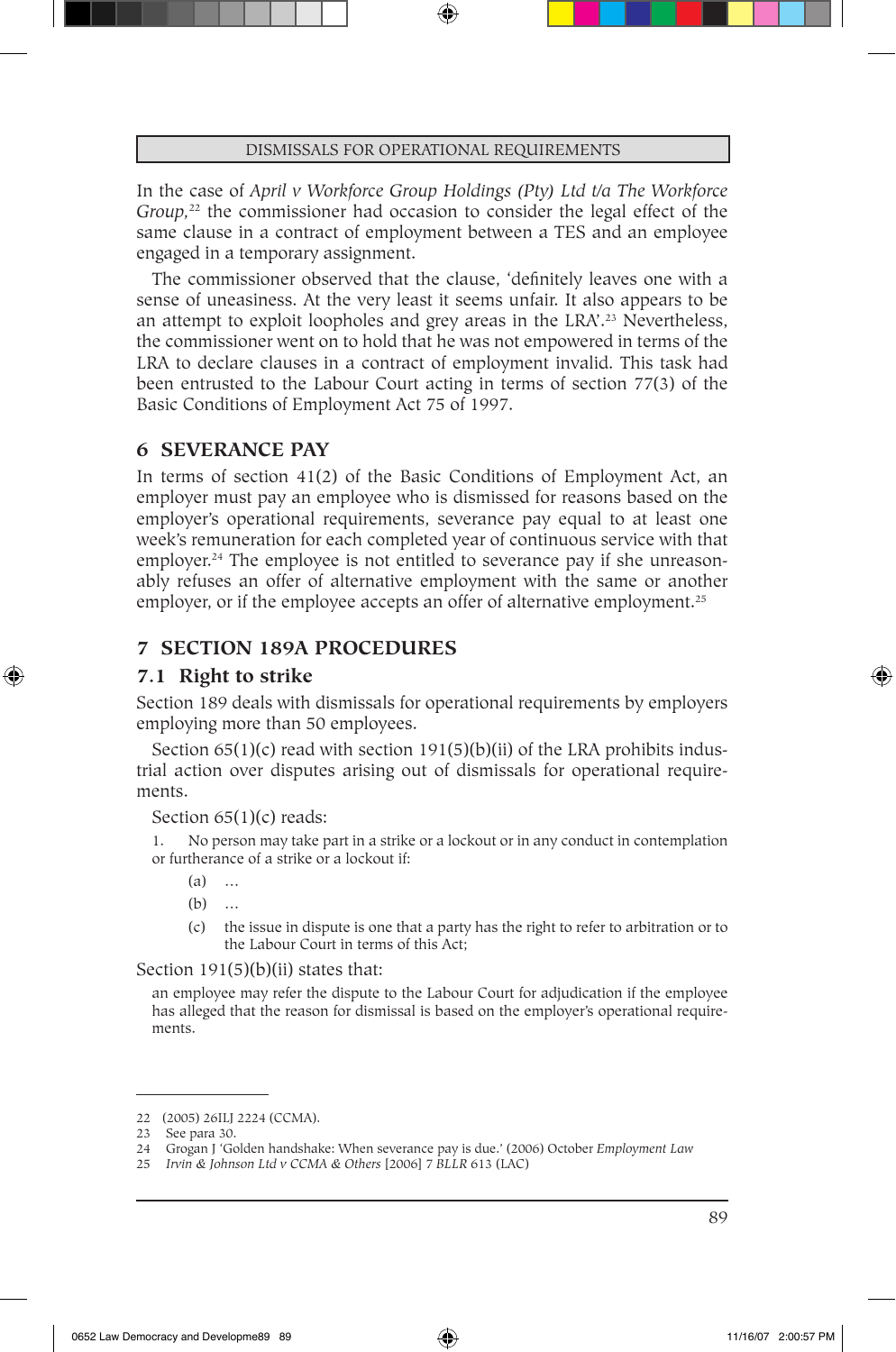For a long time trade unions were discontented about this as they felt helpless in the face of large-scale retrenchments in the clothing and other industries. Pressure from the trade unions resulted in the inclusion of section 189A in the 2002 amendments to the LRA.26 This provision allows labour to use strike action to halt proposed retrenchments.

The provisions of section 189 also apply to section 189A retrenchments. Section 189A(1)(b) refers to the need for section 189(3) notice for 189A retrenchments. It follows that section 189(1) on who should be consulted, 189(2), 189(5) and (6) on the guidelines for meaningful consultation and section 189(4) on disclosure of information are also requirements for fair consultation procedures for the purposes of section 189A.

Section 189A further allows for the use of a facilitator under the auspices of the CCMA at the request of either the employer or the consulting party.

### **7.2 Time limits**

⊕

While no time limits are prescribed for consultation in section 189, section 189A prescribes time limits.

- Where the services of a facilitator have been used, the employer may only give notice of termination after 60 days have elapsed following the notice of possible retrenchments in terms of section 189(3). 27
- Only once the employer has given the employees or their union notice of termination of employment, may the union give notice of a strike in terms of section 64(1)(b) or (d). It appears from the wording of this provision that it is not necessary that the matter should first be referred for mediation or conciliation in terms of section  $64(1)(a)$ . The section, however, leaves this question unclear.
- If no facilitator has been appointed, a party may refer a dispute over the proposed retrenchments only after 30 days have elapsed from the date of section 189(3) notice.
- Only after the matter has been mediated or 30 days have elapsed since the date of the referral of the dispute, may the employer give notice to terminate the contracts of employment and the union give strike notice in terms of section  $64(1)(b)$  or  $(d).28$

Instead of striking over the substantive fairness of the retrenchments, the union may also choose to refer the matter to the Labour Court for adjudication in terms of section 191(11). In this regard, the Labour Court, in *NUMSA & Others v SA Five Engineering & Others*29, held that the matter should first be conciliated in terms of section 191(1)(a).

If, however, in terms of section 189A(9), an employer gives notice of dismissal before the expiry of the 60- or 30-day period, whichever is applicable,

<sup>26</sup> See Grogan J 'Complicating retrenchment law. Unforeseen effects of section 189A' (2005) 21(2) *Employment Law* at 16.

<sup>27</sup> s189A(7) 28 s189A(8)

<sup>29</sup> [2005] 1 BLLR 53 (LC) at 60 A-J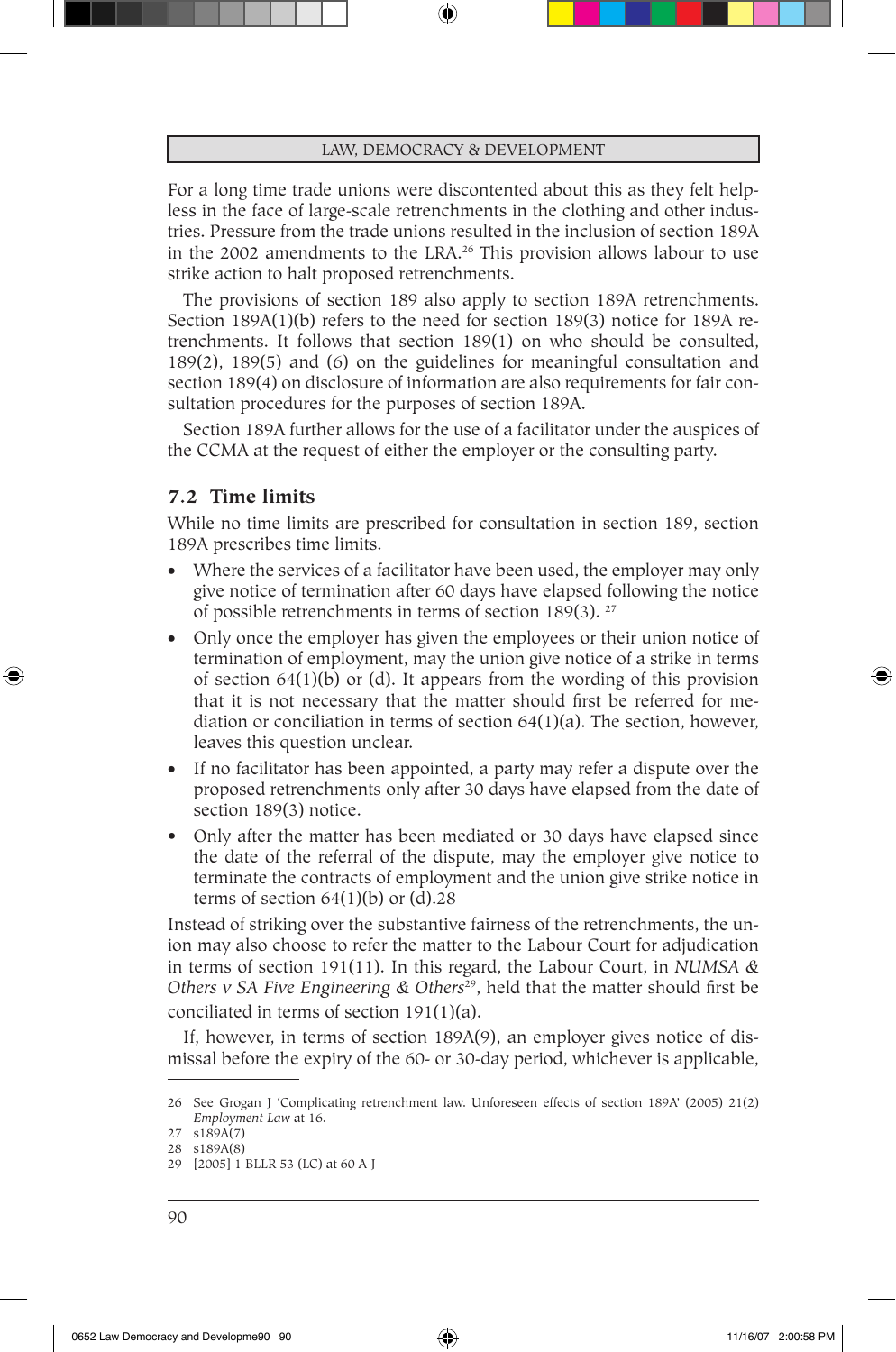the union may give notice of commencement of a strike. This section appears to condone only non-compliance by employers of the 30- and 60-day period provided that they are prepared to withstand possible earlier industrial action by the union. It is not clear whether such action by an employer could be challenged as procedurally unfair in terms of section 189A(13). If the union elects to strike over a section 189A dismissal, it cannot refer the matter for adjudication and any such matter referred to the Labour Court would be deemed to have been withdrawn.<sup>30</sup>

# **7.3 Procedural and substantive fairness**

Section 189A(13) states that:

If an employer does not comply with the requirements for a fair procedure, a consulting party may approach the Labour Court by way of an application for an order:

- (a) compelling the employer to comply with such requirements ;
- (b) interdicting or restraining the employer from dismissing an employee prior to so complying;
- (c) directing the employer to reinstate an employee until it has complied with the requirements of fair procedure;
- (d) making an award of compensation, if an order in terms of paragraphs (a) to (c) is not applicable.

Procedurally unfair dismissals can thus only be challenged by way of application and not by an action procedure.<sup>31</sup> The relevant application must be brought within 30 days after notice of dismissal has been issued by the employer.

At first glance it might appear to most that section 189A(13) will serve to compel employers to comply with the requirements of fair procedures as speedily as possible in order to encourage consultation rather than confrontation.32 *NUMSA & Others v SA Five Engineering & Others* 33 was the first case on section 189A. Soon after the applicants were given notice of dismissal, they filed a notice of motion on 11 October 2002 in terms of section 189A(13), seeking an order declaring that their dismissal had been procedurally unfair and directing the respondents to reinstate them pending compliance with the requirements of fair consultation.

On 6 March 2003 the Labour Court ordered the matter to be put on the trial roll to determine both the procedural and substantive fairness of the dismissal. On 13 October 2004 the Labour Court ordered a separation of the enquiry into procedural fairness in terms of section 189A(13) and that of substantive fairness. It then ordered the matter to be set down for the hearing of oral evidence to resolve the dispute of facts appearing on the papers.

⊕

<sup>30</sup> s189A(10)

<sup>31</sup> See Grogan (fn 26 above) at 17.

<sup>32</sup> *Ibid.*

<sup>33</sup> *Ibid.*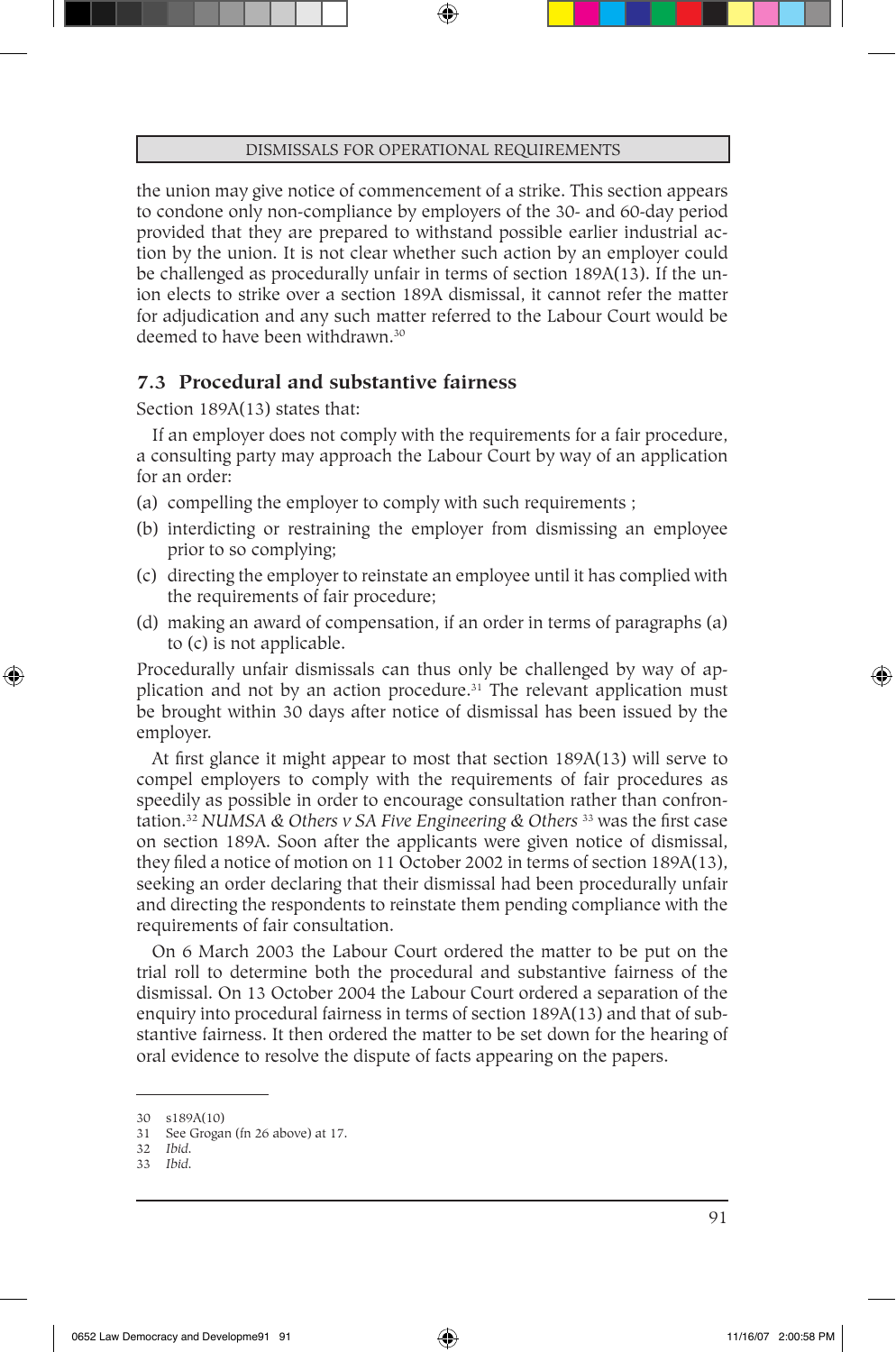This shows the confusion about the interpretation of section 189A, as well as the ineffectiveness of section 189A(13).

# **8 SUBSTANTIVE FAIRNESS TEST IN DISMISSALS FOR OPERATIONAL REQUIREMENTS**

The LRA defines 'operational requirements' as requirements based on the economic, technological, structural or similar needs of an employer. Technological and structural changes at companies are almost always economically motivated. If such restructuring result in a surplus of labour and the company wishes to reduce its salary expenditure, this would constitute an economic reason for retrenchments. Even where it is company mismanagement that resulted in the retrenchments, the test would be merely whether the reason for the retrenchment was a *bona fide* one or not.34

Similarly, 'economic needs' do not require the company to show that it faces the prospect of financial ruin.35 In *Fry's Metals (Pty) Ltd v NUMSA & Others*36 the Labour Appeal Court held that the argument that an employer cannot retrench employees in order to increase profits, but only to ensure survival, is not supported by a proper reading of the LRA.

Where operational requirements are demonstrated but the parties cannot agree on change during negotiations (or consultations), fairness must operate as the controlling criterion in determining whether the normally protected collective bargaining process should yield to business claims carrying the dismissal sanction.37 First, in deciding what constitutes a fair reason for retrenchments, the court enquires only whether the company's business decision was a *bona fide* one and not whether it was correct. In the case of *SACTWU & Others v Discreto* 38 the court stated that:

'it is important to note that when determining the rationality of the employer's ultimate decision, it is not the court's function to decide whether it was the best decision under the circumstances, but only whether it was a rational, commercial decision, properly taking into account what emerged during the consultation process'.

Cases following *SACTWU & Others v Discreto* departed from the level of deference afforded to employers. In *BMD Knitting Mills (Pty) Ltd v SACTWU* <sup>39</sup> the court suggested the following approach:

'the word 'fair' introduces a comparator, that is a reason which must be fair to both parties affected by the decision … To this extent the court is entitled to enquire as to whether a reasonable basis exists on which the decision … to dismiss for operational requirements is predicated … Viewed accordingly, the test becomes less deferential and the court is entitled to examine the content of the reason given by the employer, albeit that the enquiry is not directed to whether the reason offered is the one which would have been chosen by the court. Fairness, not correctness is the mandated test'.

⊕

<sup>34</sup> *Benjamin & Other v Plessey Tellemat SA Ltd* [1998] 3 BLLR 272 (LC)

<sup>35</sup> *Van Rensburg v Austin Safe Company* [1998] I BLLR 86 (LC)

<sup>36</sup> [2003] 2 BLLR 140 (LAC)

<sup>37</sup> Thompson C 'Bargaining over business imperatives: The music of the spheres after Fry's Metals' (2006) 27 *ILJ* 704

<sup>38</sup> [1998] 12 BLLR 1228 (LAC) at 1230

<sup>39</sup> [2001] 7 BLLR 705 (LAC)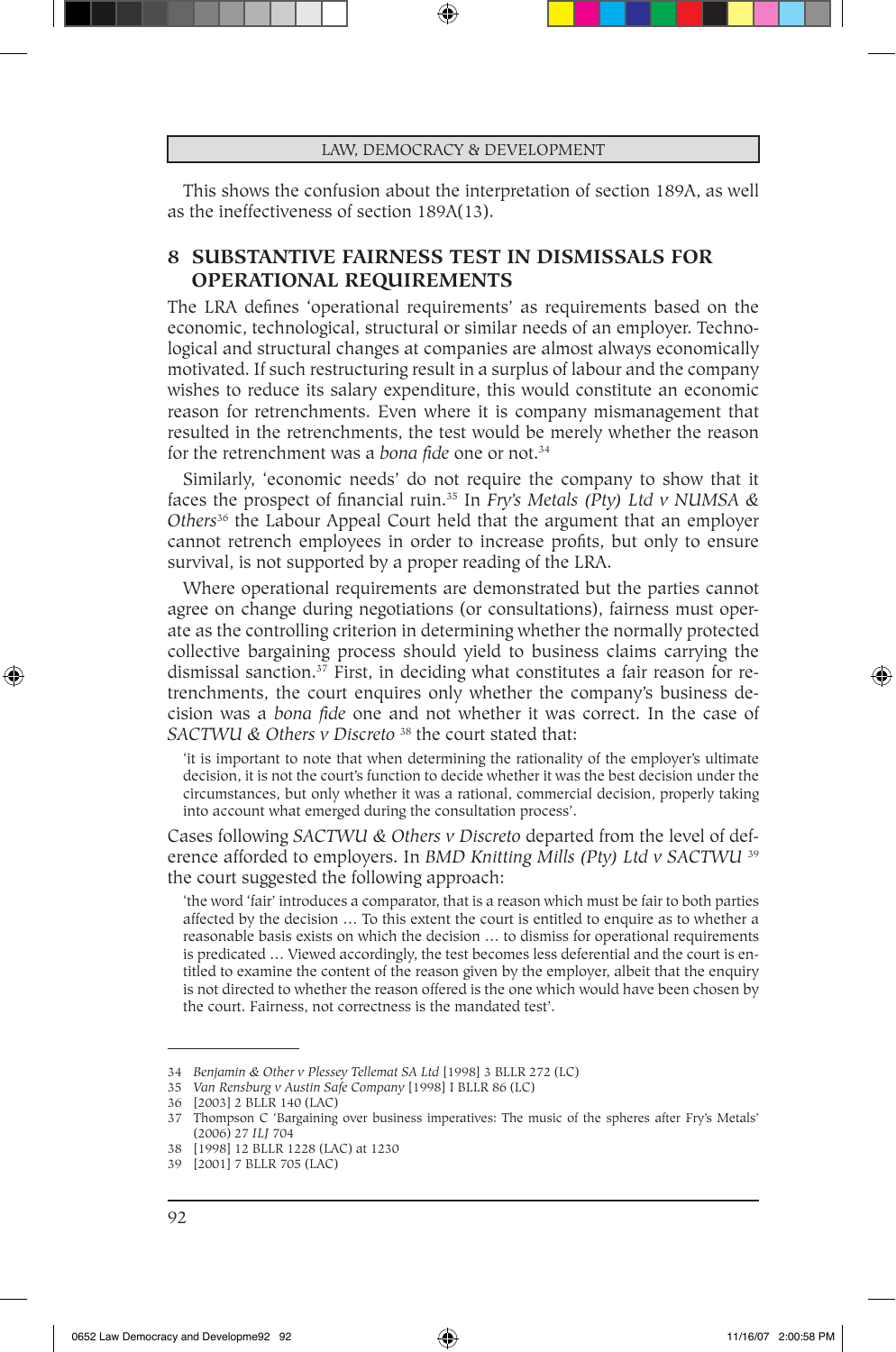In *CWIU & Others v Algorax (Pty) Ltd<sup>40</sup> the court moved towards greater in*terventionism and stated:

'… sometimes it is said that a court should not be critical of the solution that an employer has decided to employ in order to resolve a problem in his business because it normally will not have business knowledge or expertise with which the employer as a business person may have to deal with problems in the workplace. This is true. However, it is not absolute and should not be taken too far. Whenever the Labour Court or this court is seized with a dispute about the fairness of a dismissal, it has to determine the fairness of the dismissal objectively. The question whether the dismissal was fair or not must be answered by the court. The court must not defer to the employer for the purpose of answering that question ... In other words, it cannot say that the employer thinks it is fair, and therefore, it is or should be fair.

# **9 RETRENCHMENT OF STRIKING WORKERS**

Section 67(4) of the LRA provides that an employer may not dismiss an employee for participating in a protected strike. Such a dismissal will be automatically unfair in terms of section 187(1)(a)

However section 67(5) states that it is not unlawful to dismiss a striking employee for reasons based on the employer's operational requirements.

In *SA Chemical Workers Union & Others v Afrox Ltd,*41 Afrox consulted with the union and its members over proposed changes to the shift pattern of its drivers in order to avoid its drivers having to work overtime in excess of that allowed by the Basic Conditions of Employment Act 75 of 1997. The company made it clear from the outset that if no agreement was reached, this could lead to retrenchments. Following many months of consultation and just before the dismissal of the employees who were on strike, the employer lifted the lockout and gave the union notice of retrenchments.

The court was faced with the conundrum created by the LRA where section  $67(4)$  read with section  $187(1)(a)$  prohibits the dismissal of striking employees but section 67(5) 'does not prohibit an employer from fairly dismissing an employee ... for reasons based on an employer's operational requirements'.<sup>42</sup> In the Labour Court, Landman J resolved the conflict by stating that a strike becomes counter-productive if it threatens the very existence of the enterprise against which it is directed.<sup>43</sup>

In the Labour Appeal Court Froneman DJP referred to the case of *Johnson & Johnson v CWIU*<sup>44</sup> which stated that 'the employee's right to fair labour practices in the form of a right to a fair dismissal based on operational requirements … must come into play when the exercise of the right to strike threatens the continued operation of the employer's enterprise'.45

The problem created by the decision is that it frustrates the chief purpose of a strike and limits its effectiveness.

⊕

<sup>40</sup> [2003] 11 BLLR 1081 (LAC) at 1101 H–J

<sup>41</sup> (1999) 20 *ILJ* 1718 (LAC)

<sup>42</sup> See also Grogan J 'Retrenching striking workers – the limits of protection' *Employment Law* (September 1999) Volume 15(4) at 5.

<sup>43</sup> *Ibid* at 6

<sup>44</sup> [1998] 12 BLLR 1209 (LAC)

<sup>45</sup> (1999) 20 *ILJ* 1718 (LAC) at 1726 B–C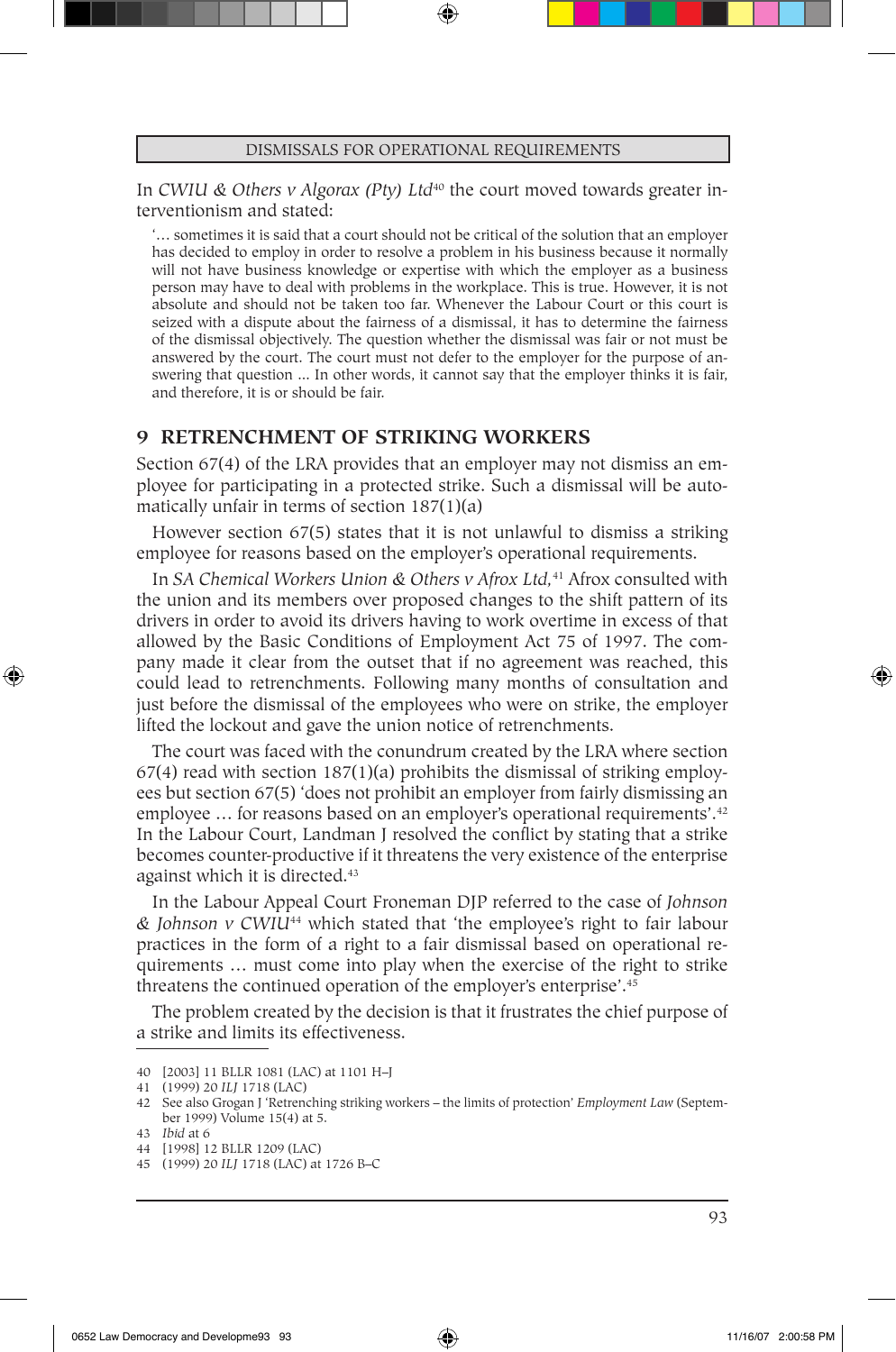The facts in *General Food Industries Ltd v Food & Allied Workers Union<sup>46</sup>* are as follows:

During the 1999 wage negotiations, Genfood sought a reduction in the wage bill, asserting that an undue increase in the wage bill might lead to retrenchments and outsourcing. The union refused to discuss either of these proposals and faced with imminent strike action, the company agreed to an overall 6% increase. Thereafter, the company gave the union notice of retrenchments and in February 2000 the company retrenched 58 workers.

The Labour Court accepted the union's argument that the dismissal fell foul of section 187(1)(c) of the LRA in that the dismissals were executed in order to compel employees to accept the company's demands, which demands the company was unable to enforce during wage negotiations and that the dismissals were therefore automatically unfair.

But the Labour Appeal Court disagreed, stating that as the union had been fully informed of the company's agenda throughout wage negotiations, the court could find nothing wrong with the company's persistence in effecting its efficiency proposals and retrenchments, after an expensive wage settlement.<sup>47</sup>

The effect of this decision is that employers may use retrenchments to achieve the goals which they could not achieve during wage negotiations, provided that they announce such intentions at the wage negotiations.

It seems therefore that the Labour Appeal Court will readily allow employers to use the migration process to transform a mutual interest dispute to one of rights in order to retrench employees. In other words, the employer can simply turn a dispute of interests (a strikeable dispute) into one of rights which is not strikeable.

*Mazista Tiles (Pty) Ltd v National Union of Mineworkers & Others<sup>48</sup> is au*thority for the proposition that restructuring at a workplace may necessitate changes to the terms and conditions of employment and if an employee refuses to accept the changes necessary to meet operational requirements and they are found to be justified, the employer may dismiss such employee.

In *CWIU & Others v Algorax (Pty) Ltd* 49 before dismissal the employees had been repeatedly told that if they were dismissed for refusing to work the new shifts, they would later be given the opportunity to change their minds. After their dismissal, the employer repeatedly offered to reinstate them, provided that they accepted the new shifts. Witnesses for the company testified in court that the company had never wanted to dismiss the workers, but had merely 'wanted them to change their minds'. The majority held that the company's decision fell within the ambit of section  $187(1)(c)$  and was therefore automatically unfair.

⊕

<sup>46</sup> (2004) 25 *ILJ* 1260 (LAC)

<sup>47</sup> See Thompson (fn 37 above) 713

<sup>48</sup> (2004) 25 *ILJ* 2156 (LAC)

<sup>49</sup> [2003] 11 BLLR 1051 (LAC)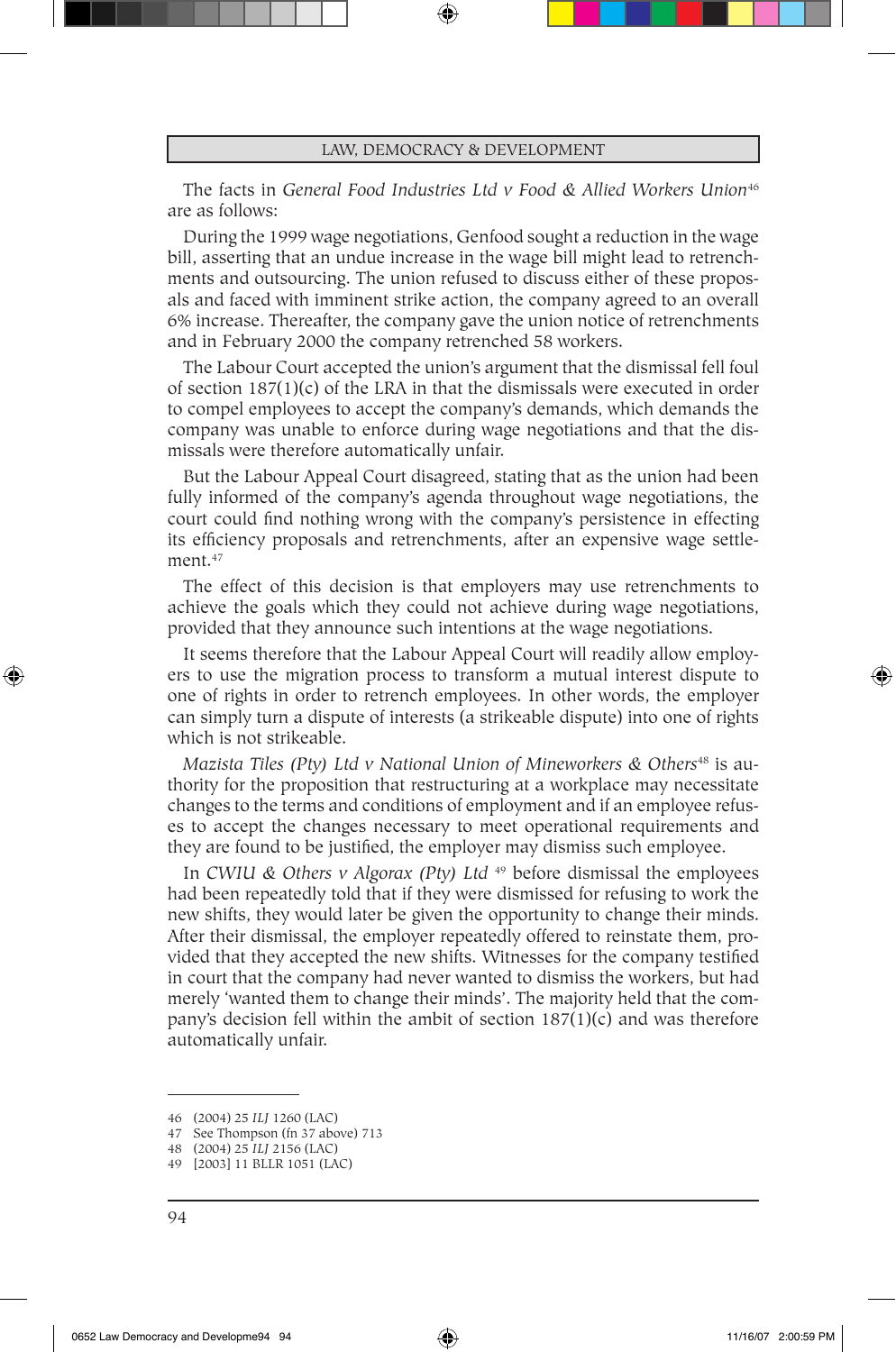The facts in *National Union of Metalworkers of SA & Others v Fry's Metals (Pty) Ltd* 50 are similar to those of *Algorax* discussed above. The difference is that the court could not find any evidence that Fry's Metals had indicated to the workers that they would be reinstated if they changed their minds and accepted the new shift system. The case is therefore authority for the proposition that an employer who dismisses employees who refuse to accept its demands without offering reinstatement should employees change their minds, will not fall foul of the provisions of section  $187(1)(c)$ .

The irony of the two cases is that by making attempts to resuscitate the employment relationship – which is one of the purposes of the LRA – Algorax made itself guilty of an automatically unfair dismissal while Fry's Metals was absolved from having to make such attempts. Fry's Metals has therefore been criticised for adopting a literal reading of section  $187(1)(c)$ , that is, that a dismissal is one that has already been effected to the exclusion of those contemplated. Further, the case fails to appreciate that a dismissal is always final. Employees were afforded an opportunity to accept the new shift system before they were dismissed. Thus, the real threat was that an employee would be dismissed if he refused to accept the new terms.

Thus, an employer can simply change an employee's terms of employment without giving such employee an opportunity to change his mind. Should employees refuse to accede to the new terms, the employer may simply dismiss them and such dismissal will not fall foul of the provisions of section 187(1)(c).

However, the question will still remain whether the dismissal was substantively fair, that is, whether the employer had a fair reason to dismiss.

### **10 CONCLUSION**

⊕

Although some decisions of the courts have compromised the worker's rights in terms of the LRA, it should not be forgotten that any dismissal for operational requirements must still pass the tests of substantive and procedural fairness.

According to Du Toit, the principles derived from a review of the case law may be summarised as follows<sup>51</sup>:

- (a) To be valid, a dismissal for operational reasons must be (i) based on an 'operational requirement' as defined in section 213 of the LRA and, within this framework, (ii) for a 'fair' reason.
- (b) A fair reason for dismissal is not limited to efforts to save a business but may be related to any legitimate business objective, including *bona fide* attempts at improving its efficiency, profitability or competitiveness.

<sup>50</sup> (2005) 26 *ILJ* 689 (SLA)

<sup>51</sup> Du Toit 'Business restructuring and operational requirements dismissals: Algorax and beyond' (2005) 26 *ILJ* 595